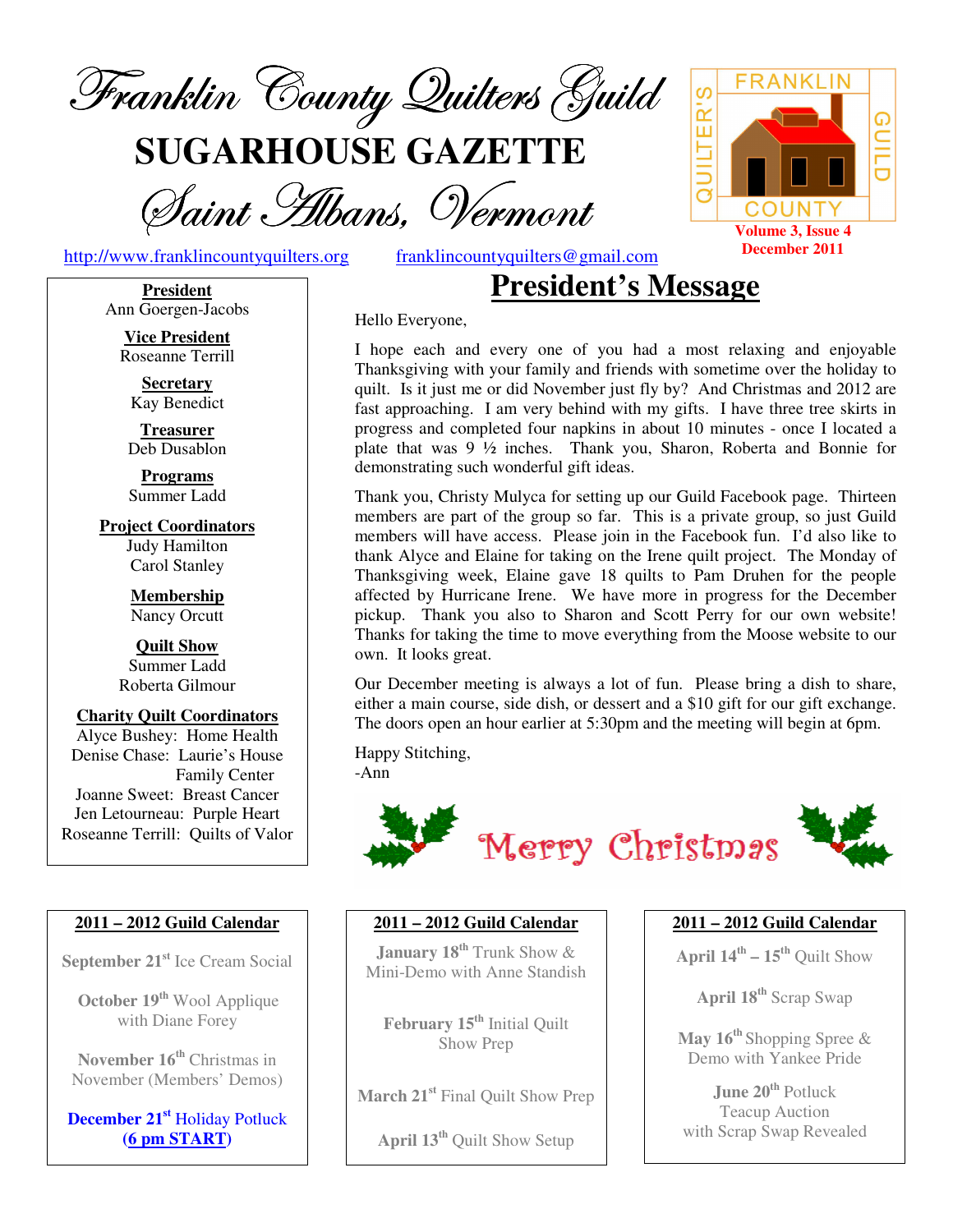#### **FRANKLIN COUNTY QUILTERS GUILD** Minutes of November 16, 2011

Present: Total attended 46, including one new member and one guest.

#### *Proceedings*

Meeting called to order at 7:00 p.m. by Ann Jacobs, President.

Secretary's Report: Motion to accept by Roberta Gilmour, seconded by Gisele Nolan. Motion carried.

Treasurer's Report: Motion to accept by Denise Chase, seconded by Jan Tessier. Motion carried.

#### *Old Business*

- Quilt Show: On ballots, prefix letter for crafts will be "P" for Projects, since "C" already taken. Discussed having separate category for hand quilting; will use different colored tag to identify hand quilted. No quilt show committee meeting in December; beginning in January, committee meeting will be same Sunday as Quilt Bee.

- Charity Quilt Bees: Next one scheduled for Sunday, November 20 from 11 am to 5 pm in the hospital conference room. There will be general sewing at NMC on December 4, 11, and 18 from 11 am to 5 pm.

- Website: Cost of setting up will be \$75, not \$50, but will have five times more space than old website. Motion to approve up to \$100 for new website by Bonnie Evans, seconded by Margaret Miller. Motion carried.

#### *New Business*

- St. Albans Messenger was contacted by Alyce Bushey regarding the Hurricane Irene quilts. They asked for photos; Sharon photographed 13 of them.

- Charity Quilt 2013 - Gerda Thibault brought two patterns to choose from, and members voted.

- Facebook page - Christy Mulyca suggested and will set up a "closed group" page for us.

- Sale Table - Bring buttons!

#### *Block of the Month*

- December Block: "Blazing Arrows" 12-inch block. Use any holiday fabric in Christmas colors, on cream tone-on-tone.

- BOM Drawing: 23 blocks made, and divided among two winners, Summer Ladd and Kris Bachand.

#### *Monthly Drawings*

- Monthly door prize won by Mary Ellen Therrien
- Charity quilt drawing won by Sally Krupp

*Show and Tell*: Five charity quilts, followed by other quilts and projects

*Program:* Member Demonstrations

- Roberta Gilmour: Christmas tree skirt

- Bonnie Evans: 10-minute block (book available at Yankee Pride for 25% off)

- Sharon Perry: Christmas tree dinner napkins, cocktail napkins, and gift tag/ornament

Next meeting: December 21, 2011 at 6 pm. Pot luck supper (bring anything); gift exchange (\$5-10 limit, wrapped; handmade is encouraged); prize drawing for each table.

Meeting adjourned at 8:30 p.m.

Minutes submitted by Kay Benedict, Secretary

### **MONTHLY MEETING FORMAT**

6:30 pm Doors open Sign-up for raffle BOM block Sign-up for monthly drawing Sign in & pick up name tag 7:00 pm Business meeting Show and Tell Short break as appropriate Program for the evening

#### **2013 CHARITY QUILT**

Gerda Thibault presented two quilt patterns, Maddie Bea's and Courthouse Steps, for the 2013 Charity Quilt at the November meeting. After viewing the patterns, guild members voted to make the Maddie Bea's quilt pattern. Now that we have a quilt pattern, Gerda needs members to bring 3-inch-wide fabric strips, mediums and darks, to the December guild meeting. Although strips across the width of fabric (WOF) would be ideal, Gerda will happily accept any length of strip…as long as it is 3 inches wide and is a medium or dark fabric.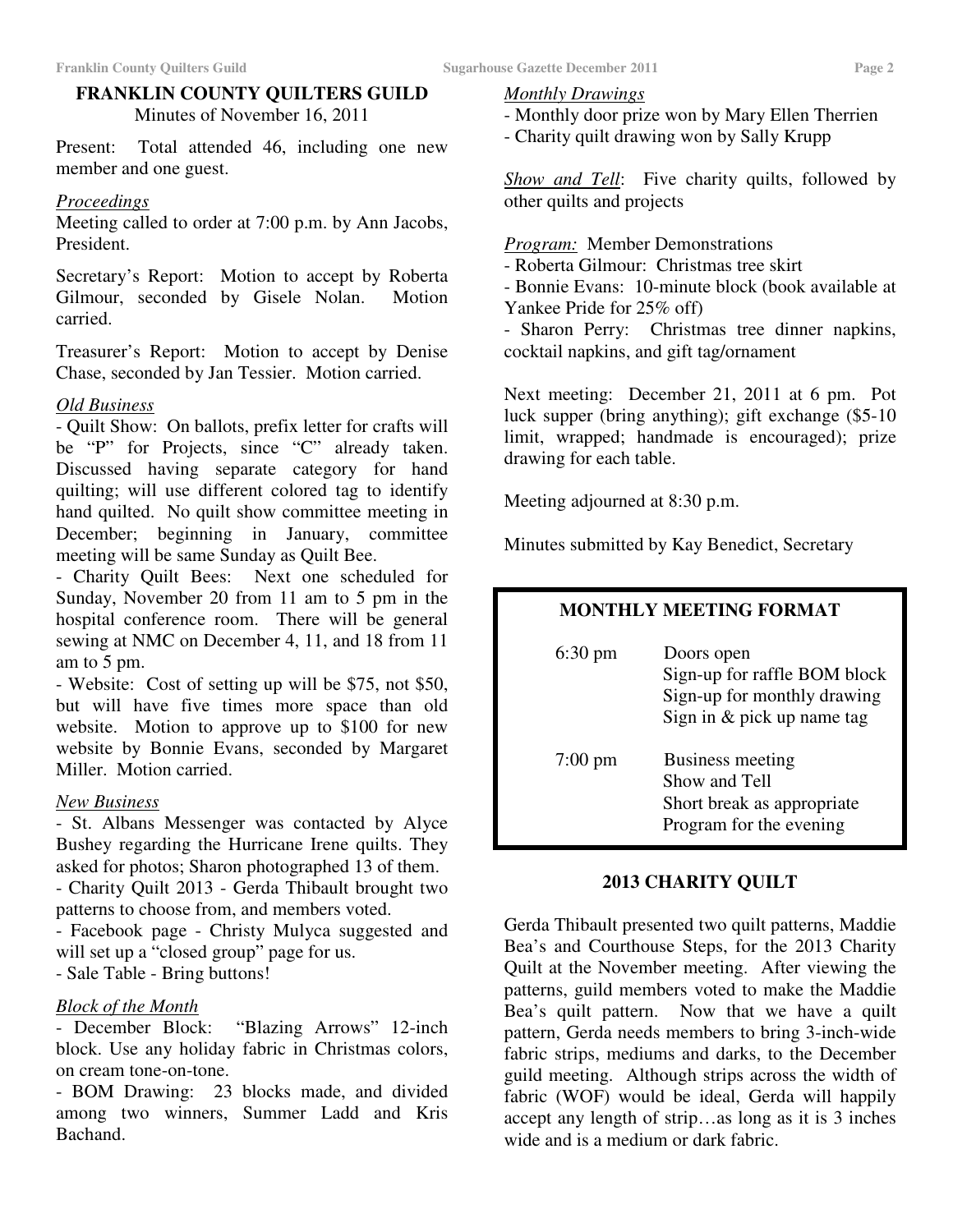

### **DECEMBER 2011 BLOCK OF THE MONTH PATTERN: BLAZING ARROWS Pattern from www.quilterscache.com**

**Color 1: Christmas fabric; Color 2: cream tone-on-tone** If you have any questions, call Carol Stanley, 849-2949.

**Click the link below for the Blazing Arrows block pattern http://www.quilterscache.com/B/BlazingArrowsBlock.html**

#### **2011 -2012 MONTHLY WINNERS:**

|                             | <b>September:</b> BOM Raffle: Carol Stanley |
|-----------------------------|---------------------------------------------|
|                             | Door Prize: Judy Hamilton                   |
| Charity Quilt: Gail Darling |                                             |
|                             | <b>October:</b> BOM Raffle: Carol Bessette  |
|                             | <b>Joanne Sweet</b>                         |
|                             | <i>Door Prize:</i> Carol Bessette           |
|                             | Charity Quilt: Marge Taylor                 |
|                             | November: BOM Raffle: Summer Ladd           |
|                             | Kris Bachand                                |
|                             | Door Prize: Mary Ellen Thierren             |
| Charity Quilt: Sally Krupp  |                                             |
|                             |                                             |

#### **QUILT SHOW COMMITTEE DECEMBER MEETING CANCELLED**

The December quilt show meeting has been cancelled. Regular monthly meetings will resume in January. The quilt show meetings will be held on the same Sunday as the guild's charity quilting bees. The meeting will start at 2 pm.

#### **RAFFLE TICKETS**

The 2012 Raffle Tickets are now available. If you didn't pick up your tickets at the November, Dale McFeeters will have them available at the December meeting. Be sure to pick them up to save postage for the guild. As a reminder, each member is required to sell (or buy) two books of raffle tickets to remain a member in good standing.

#### **MONTHLY QUILTING BEE**

There is no charity quilting bee scheduled for December, but there will be an opportunity for general sewing to finish all those Christmas gifts on Sunday, December 11<sup>th</sup> and Sunday, December 18<sup>th</sup>. Come join the fun with fellow guild members from 11:00 am – 5:00 pm, at the NMC Conference

Center. Again a big THANK YOU goes out to Alyce Bushey for taking on scheduling the bees!!!



#### **GUILD LIBRARY**

*A complete list of books and magazines currently in our collection may be found on the FCQG website.*

*The library is accepting books and gently used magazines (2005 or later) for its permanent collection. (Older magazines and VHS videos may be better directed to the "For Sale Table" at monthly meetings.)*

*If you have an item borrowed from our collection, please return it at the next meeting. If you would like to borrow an item, email kayben1@yahoo.com*

<u>Support local, member-owned quilt shops:</u> Cowles Quilting, Highgate Plaza in St. Albans Fibre Junction, in downtown Rouses Point, NY Forever Bloom, Main Street in St. Albans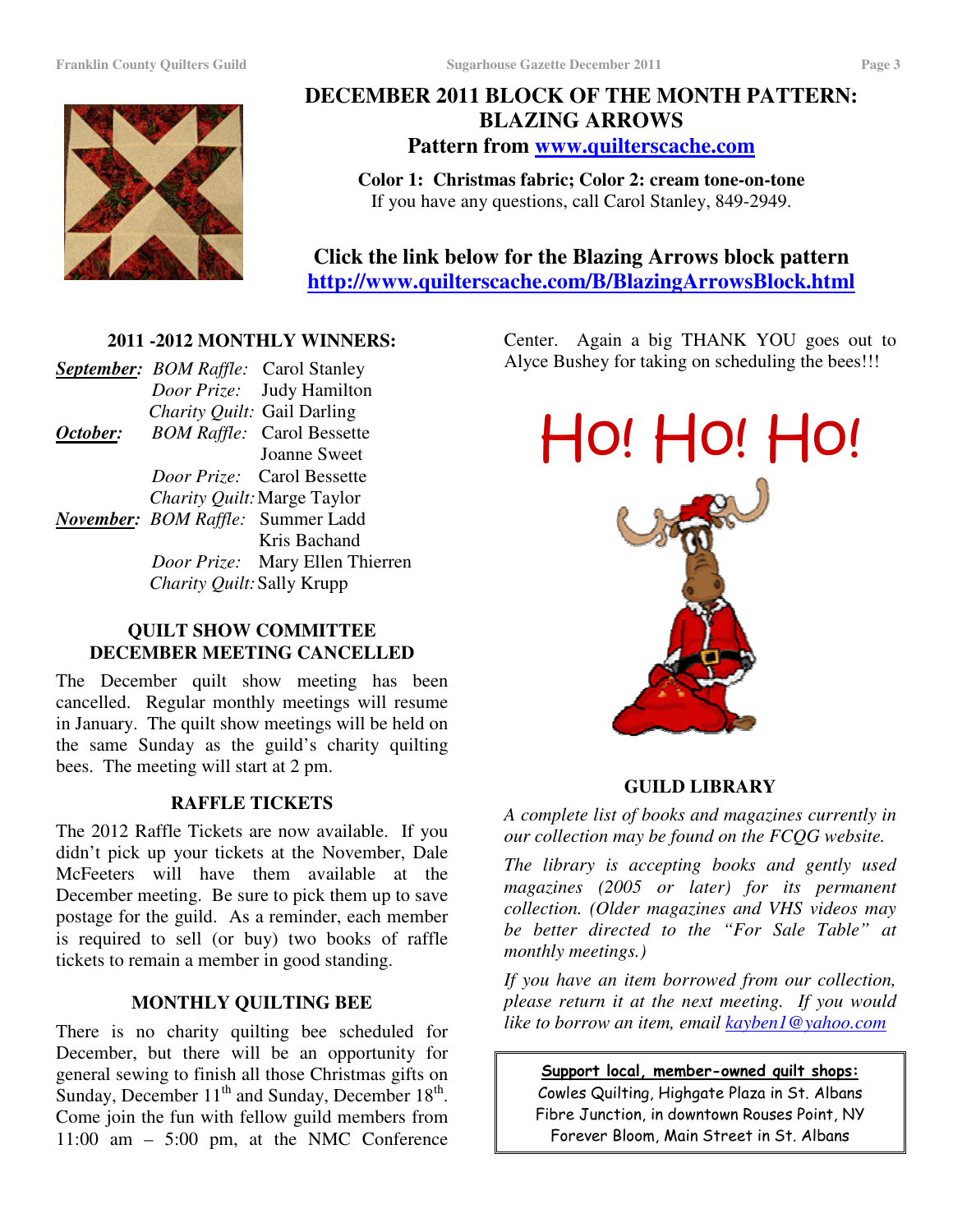#### .*STITCHERS CHRISTMAS Author Unknown*

*T'was the night before Christmas, and, oh, I was weary. My stitching unfinished, my eyes getting bleary. The stockings weren't finished, the chimney was bare. And I knew that morning soon would be there. My children and husband were tucked in their beds, But visions of backstitches ran through my head. I'd stitched ornaments and presents and gifts by the ton, And now, I was finally, almost, almost done. As I poised my needle for one more backstitch, I heard something outside that made my hand twitch. I jumped up from my stitching, and flew to the door, Pressed my eye to the peephole, tiptoe off the floor. My stitching forgotten, I peered into the night. When suddenly, I got a terrible fright. On my porch appeared Santa, holding his sack. He knocked softly, and I took a giant step back. I unlocked the deadbolt, and let Santa in, He entered and gave a mischievous grin. "Hope you don't mind if I come in the door?" "Coming down the chimney can be quite a chore." He said "You're up late. Still working I see." "Do you know how tired you're going to be?" "I know, Santa," I said, with a sigh, "But I'm still backstitching the stars in the sky," "And the fields on that stocking look blobby you know, I need to backstitch the drifts in the snow. I've been stitching and stitching and stitching, no rest. I just tried to finish stitching too much, I guess." "I know what you mean," he said with a smile. "This is my busiest time of the year, by a mile." He stooped down by the tree, and he opened his sack, And began to pull presents out of his pack. "I've got some things here I think you might like, An oak stitching frame, and a brand new Ott-Light. A bundle of floss, and a great big mat cutter," I smiled and felt my heart go a-flutter. He put down gifts for us all, then he waved his right hand. "Go to bed," he said, glancing at my floor stand. He gave me a wink, and stepped out the door. I just stood there a moment, glued to the floor. After he'd left, I turned back to my chair, Picked up the stockings, and started to stare. The backstitching was done! The stars lit the sky! And on my son's stocking angels sung on high. I ran to thank Santa for this final gift, And watched as his sleigh started to lift. I heard him exclaim as he pulled out of sight "Merry stitching to all, and to all a good night!"*

#### DID YOU KNOW???

December is Bingo Month and Write a Friend Month.

December's flower is the Narcissus or Holly. The birthstone is the turquoise or zircon, and its astrological signs are Sagittarius, November 22<sup>nd</sup> – December 21<sup>st</sup> and Capricorn, December 22<sup>nd</sup> -January 19<sup>th</sup>.

The Moon this month is called the Yule Moon.

Some notable historical events:

- On December  $5^{\text{th}}$ , 1933, the 21<sup>st</sup> Amendment repeals Prohibition...I'll drink to that!

- On December 7<sup>th</sup>, 1941, Pearl Harbor was bombed in a surprise Japanese attack. It marked the U.S. entry into WW II.

- On December  $10^{\sf th}$ , 1869, Wyoming, a territory of the US, allowed women to vote and hold office.

- On December 15<sup>th</sup>, 1939, *Gone With the Wind* premiered in where else but Atlanta, Georgia.

- On December 19<sup>th</sup>, 1843, Charles Dickens published "A Christmas Carol."

- On December 24<sup>th</sup>, 1818, Franz Joseph Gruber composed "Silent Night."

- On December 27<sup>th</sup>, 1932, Radio City Music Hall in New York City opens.

#### **DECEMBER MEETING FEATURES POTLUCK AND GIFT EXCHANGE**

The December guild meeting will be held on Wednesday, December 21<sup>st</sup>. Summer Ladd has a fun-filled evening planned for all. So bring a dish to share for the potluck and a small wrapped gift (\$5-10 limit; handmade is encouraged).

#### QUILT TIPS

- In a pinch, if your ruler keeps slipping when cutting with a rotary cutter, wind a thin rubber band on the end. It helps to have the elastic stretched tight.

- Use plain water only when washing out water soluble marker pens from your fabric, and hand wash well. Using any detergents and ironing may set the ink permanently.

- CHOCOLATE is always a useful quilter's notion!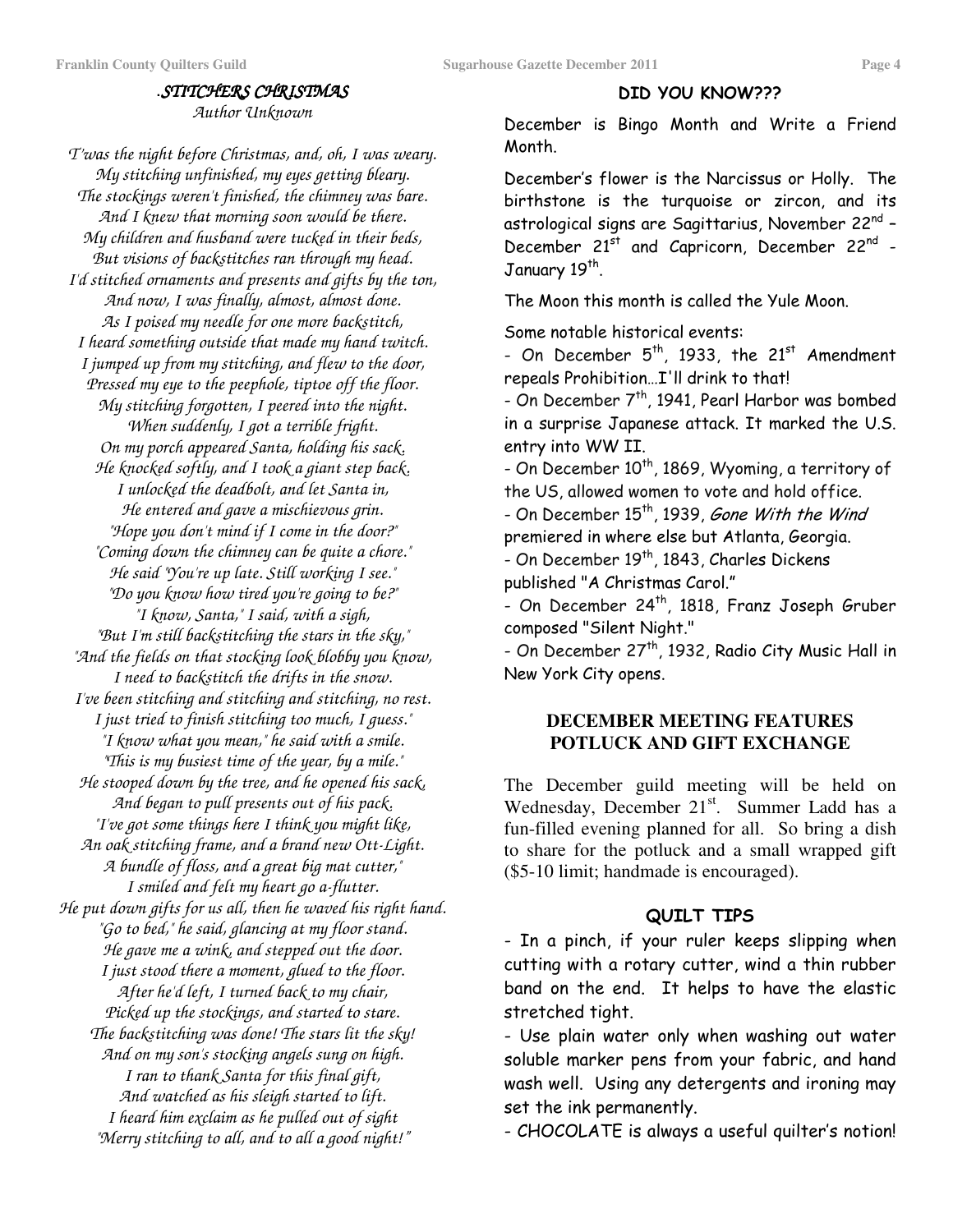# **ANNUAL FCQG 2011-2012 UFO CHALLENGE**

- 1) Make a list of up to 8 UFOs (to be a UFO, it must be at least cut new projects don't count hence the name UN-FINISHED OBJECTS
- 2) Turn the list in to Nancy Orcutt **(THERE'S STILL TIME TO JOIN THE FUN!!!)**
- 3) Check in monthly with Nancy and either bring a finished object for Show & Tell, or bring a photo
- 4) The last month for check in is May
- 5) Prizes will be drawn in June

If there are questions, call Nancy at 524-4511 or email NLORCUTT08@GMAIL.COM

| Name:              |                 |  |
|--------------------|-----------------|--|
|                    | <b>UFO LIST</b> |  |
| <b>OCTOBER</b>     |                 |  |
| NOVEMBER           |                 |  |
| <b>DECEMBER</b>    |                 |  |
| JANUARY_           |                 |  |
| FEBRUARY_          |                 |  |
| MARCH              |                 |  |
| APRIL <sub>.</sub> |                 |  |
| MAY                |                 |  |

EDITOR'S NOTE: Nancy Orcutt has graciously volunteered to coordinate this year's UFO challenge. If you want to participate, follow the rules listed above. Even though the rules say to turn your sheet in at the October meeting, Nancy will accept the form whenever you turn it in. This is a great motivator to get some of those UFOs "cluttering" your quilting area finished so you can go out and buy more fabric. Every guild member is "challenged" to list all your UFOs…let's see how many UFOs the guild as a whole can complete by next May.

*Deadline for articles for next newsletter:*

**Wednesday, December 28 th , 2011**

Please email articles to Sharon Perry, vtquilter@gmail.com, or mail to PO Box 517, Montgomery Center VT 05471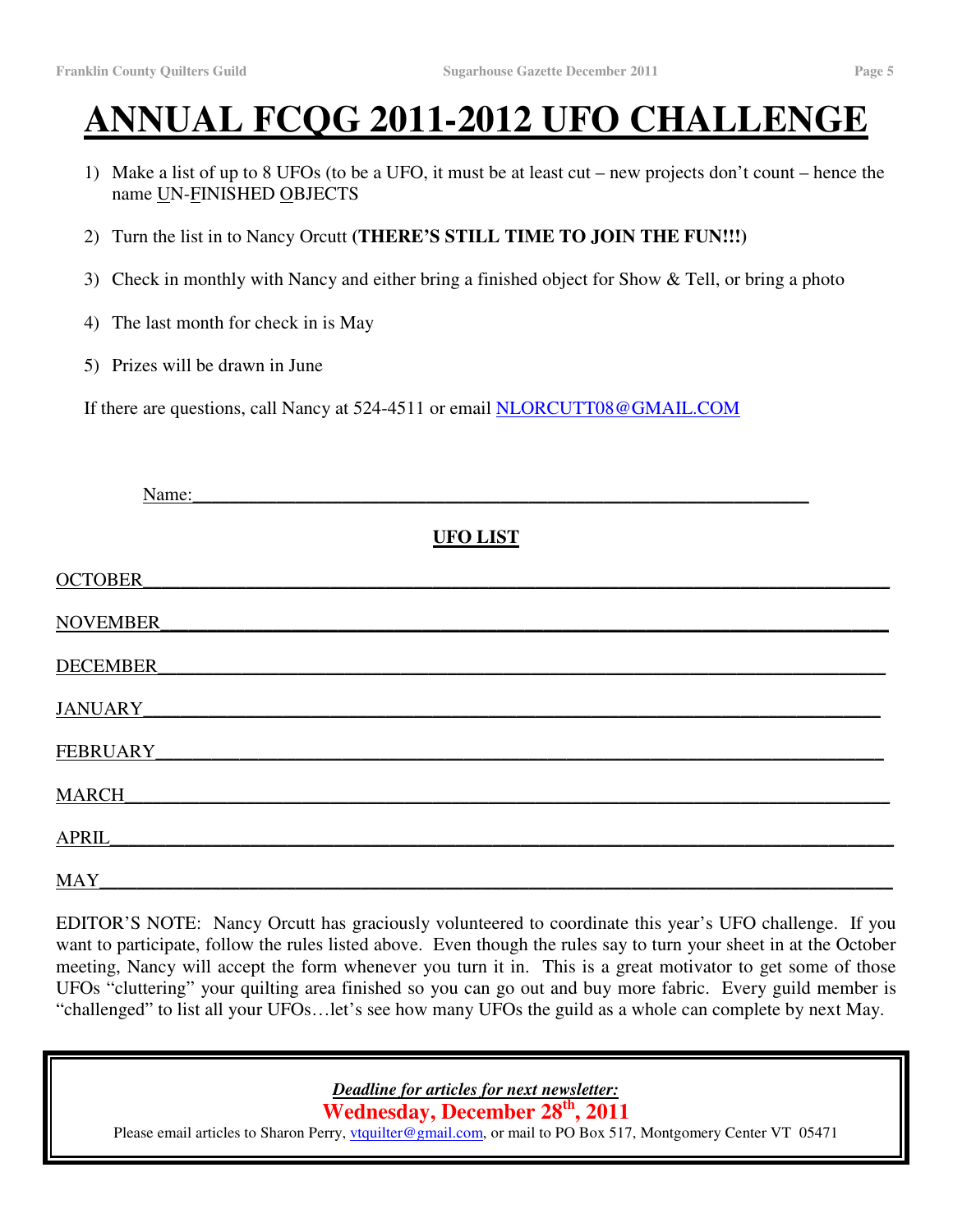#### **NOVEMBER & DECEMBER 2011 TREASURER'S REPORTS**

#### **FRANKLIN COUNTY QUILTER'S GUILD**

Treasurer's Report -- November 16, 2011

| <b>Opening Balance</b>                               |       |          | \$3,292.05 |
|------------------------------------------------------|-------|----------|------------|
| Funds collected                                      |       | \$0.00   |            |
| Funds paid out                                       | Total |          | \$3,292.05 |
| Church of the Rock, Nov rent                         |       | \$35.00  |            |
| Gerald Perry, Room set-up for Nov                    |       | \$25.00  |            |
|                                                      |       |          |            |
| Total                                                |       | \$60.00  |            |
| <b>Grand Total</b>                                   |       |          | \$3,232.05 |
| <b>FRANKLIN COUNTY QUILTER'S GUILD</b>               |       |          |            |
| Treasurer's Report -- December 21, 2011              |       |          |            |
| <b>Opening Balance</b>                               |       |          | \$3,232.05 |
| Funds collected                                      |       |          |            |
| Dues                                                 |       | \$60.00  |            |
| Sale Table, Oct                                      |       | \$15.00  |            |
| Staples coupon                                       |       | \$40.00  |            |
| Sale Table, Nov                                      |       | \$5.00   |            |
|                                                      |       |          |            |
| Total                                                |       | \$120.00 |            |
|                                                      | Total |          | \$3,352.05 |
| Funds paid out<br>Church of the Rock, Dec rent       |       | \$35.00  |            |
| Gerald Perry, Room set-up for Dec                    |       | \$25.00  |            |
| Sandra Maynard, Batting for Hurricane charity quilt  |       | \$24.07  |            |
| Staples, Name tag cards                              |       | \$21.19  |            |
| Nancy Orcutt, Membership list copies                 |       | \$16.69  |            |
| Denise Chase, Batting for charity quilts             |       | \$83.64  |            |
| Sharon Perry, QS 2012 Fliers                         |       | \$119.57 |            |
| Sharon Perry, QS 2013 DMC Thread for Raffle Quilt    |       | \$4.55   |            |
| Rolande Fortin, Batting for Hurricane charity quilt  |       | \$46.62  |            |
| Dale McFeeters, QS 2012 Raffle Quilt ticket printing |       | \$79.50  |            |
| Total                                                |       | \$455.83 |            |
| <b>Grand Total</b>                                   |       |          | \$2,896.22 |
| 2011 VTD Collections: \$1836 77                      |       |          |            |

2011 YTD Collections: \$4836.77 Respectfully submitted, Deborah L. Dusablon, Treasurer 12/21/11

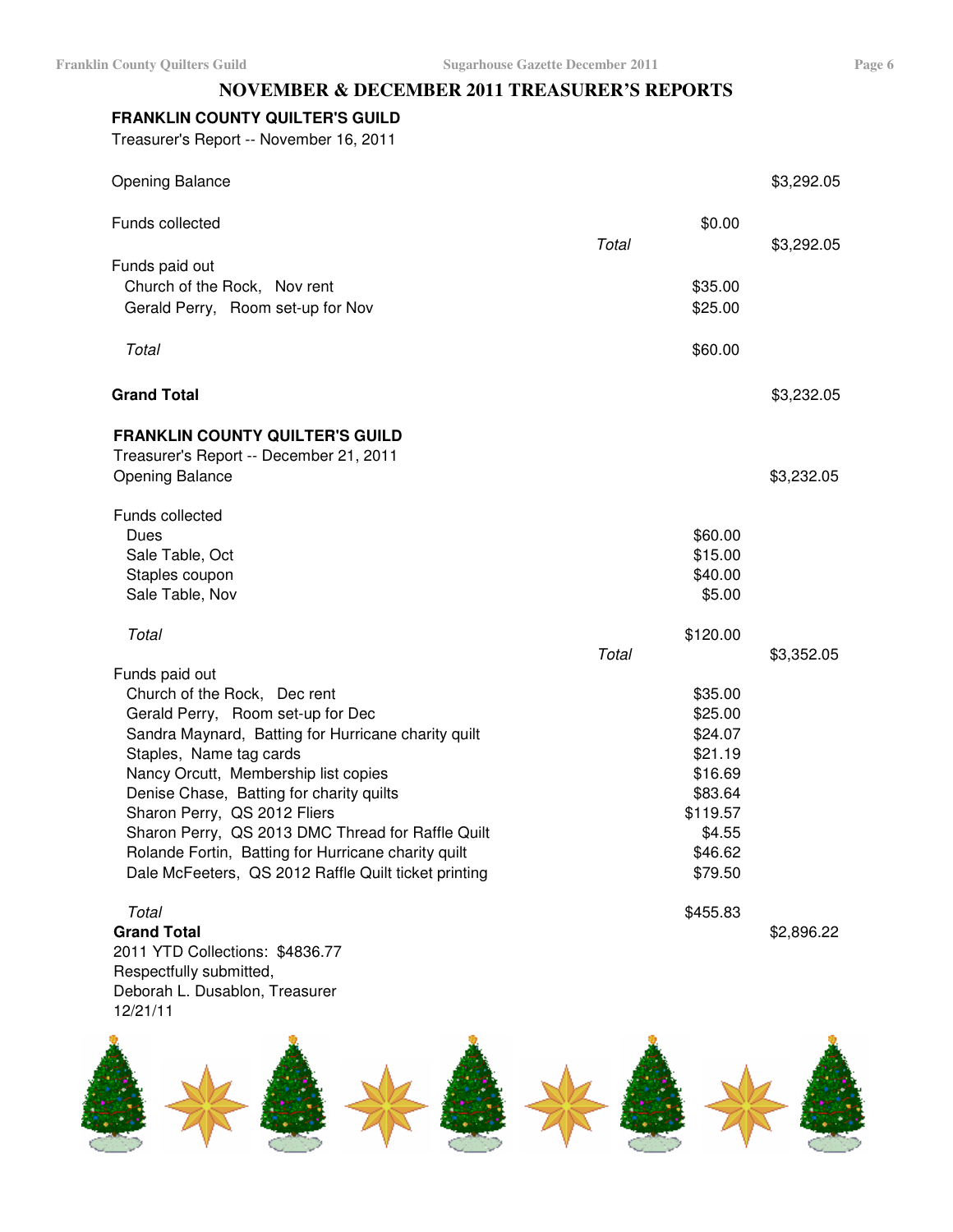# **RECIPE CORNER: BOURBONBALLS**

2 1/2 cups crushed vanilla wafers 1 cup powdered sugar 2 tbsp. cocoa 3 tbsp. corn syrup 1/4 cup bourbon 1 cup nuts, chopped 1 cup coconut Sifted powdered sugar

Mix wafers, sugar, cocoa, nuts and coconut together; set aside. Combine corn syrup and bourbon; add to wafer mixture. Mix thoroughly. Roll into balls. Place bourbon balls into plastic bag filled with powdered sugar. Shake to coat bourbon balls with powdered sugar.

# CARAMEL-FILLED CHOCOLATE COOKIES

1 cup sugar

- 1 cup brown sugar, firmly packed
- 1 cup butter or margarine, softened
- 2 teaspoons vanilla
- 2 eggs
- 2 1/2 cups all-purpose flour
- 3/4 cup unsweetened cocoa
- 1 teaspoon baking soda
- 1 cup chopped pecans
- 48 Rolo Chewy Caramels in Milk Chocolate
- 1 tablespoon sugar
- 4 oz. white baking chips

Preheat oven to 375 degrees F. In a large bowl, combine sugar, brown sugar and butter; beat until light and fluffy. Add vanilla and eggs; blend well. Lightly spoon flour into measuring cup; level off. In small bowl, combine flour, cocoa and baking soda; mix well. Add to sugar mixture; blend well. Stir in 1/2 cup of the pecans. Cover with plastic wrap; refrigerate 30 minutes for easier handling. For each cookie, with floured hands, shape about 1 tablespoon dough around 1 caramel candy, covering completely. In small bowl, combine remaining 1/2 cup pecans and 1 tablespoon sugar. Press one side of each ball into pecan mixture. Place, nut side up, 2 inches apart on ungreased cookie sheets. Bake for 7 to 10 minutes or until set and slightly cracked. Cool 2 minutes; remove from cookie sheets. Cool 15 minutes or until completely cooled. In small saucepan, melt baking chips over low heat, stirring constantly until smooth. Drizzle over cooled cookies.

# DOUBLE DELIGHT PEANUT **BUTTER COOKIES**

1/4 cup dry-roasted peanuts, finely chopped 1/4 cup granulated sugar 1/2 teaspoon ground cinnamon 1/2 cup creamy peanut butter 1/2 cup powdered sugar 1 package (16.5 oz.) refrigerated peanut butter cookie dough, well chilled No-stick cooking spray

Preheat oven to 375 degrees F. In small bowl, mix chopped peanuts, granulated sugar and cinnamon; set aside. In another small bowl, stir peanut butter and powdered sugar until completely blended. Shape mixture into 24 balls, about 1 inch each.

Cut roll of cookie dough into 12 slices. Cut each slice in half crosswise to make 24 pieces; flatten slightly. Shape 1 cookie dough piece around 1 peanut butter ball, covering completely. Repeat with remaining dough and balls. Roll each covered ball in peanut mixture; gently pat mixture completely onto balls. On ungreased large cookie sheets, place balls 2 inches apart. Spray bottom of drinking glass with cooking spray; press into remaining peanut mixture. Flatten each ball to 1/2-inch thickness with bottom of glass. Bake 7 to 12 minutes or until edges are golden brown. Cool 1 minute; remove from cookie sheets to cooling rack. Store tightly covered.